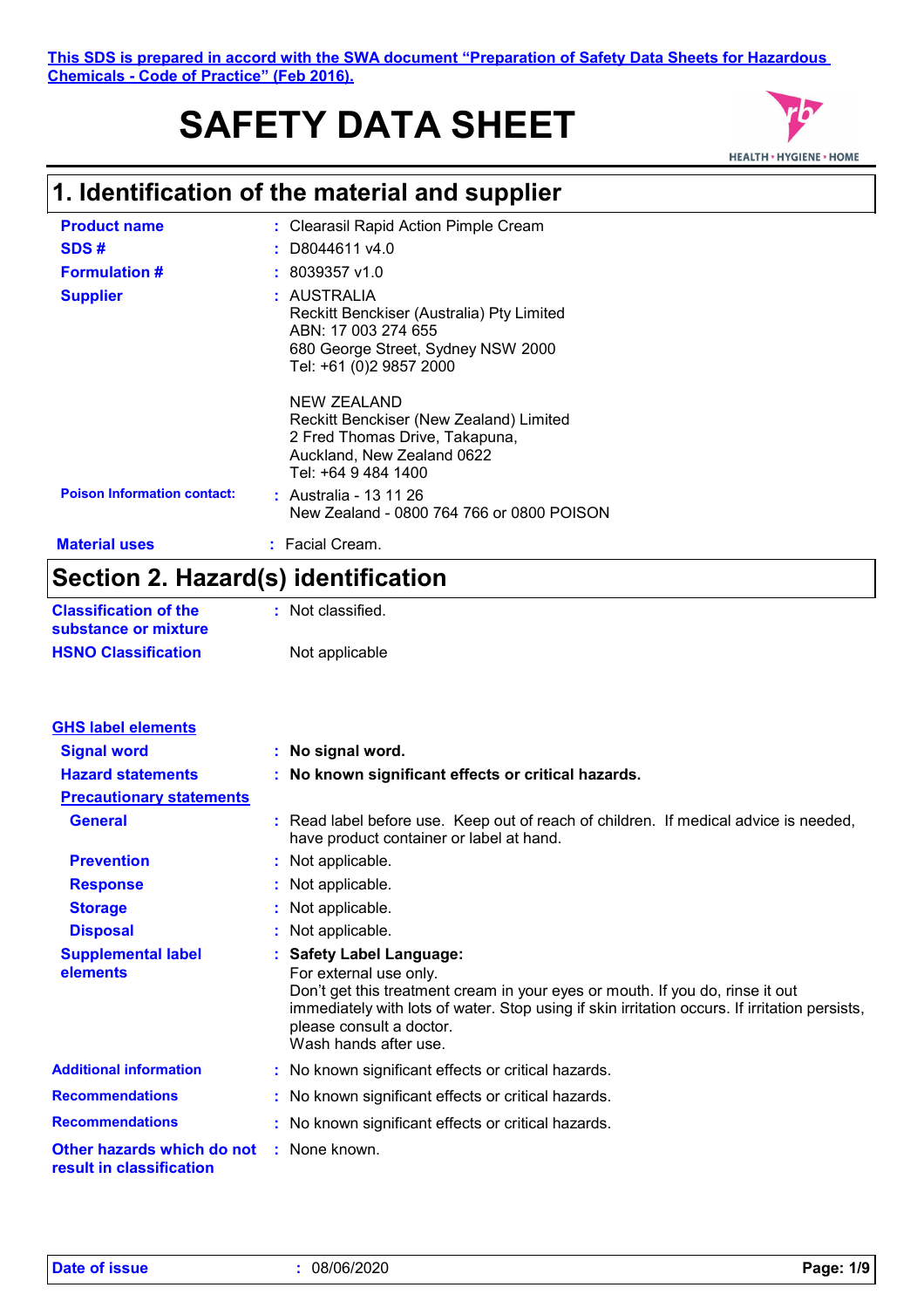### **Section 3. Composition and ingredient information**

**Substance/mixture :**

Mixture

| <b>Ingredient name</b> | $%$ (w/w) | <b>CAS number</b> |
|------------------------|-----------|-------------------|
| Propylene glycol       | 5≥ ا      | 57-55-6           |

 **Other Non-hazardous ingredients to 100%**

**Occupational exposure limits, if available, are listed in Section 8.**

### **Section 4. First aid measures**

#### Wash out mouth with water. Remove victim to fresh air and keep at rest in a position comfortable for breathing. If material has been swallowed and the exposed person is conscious, give small quantities of water to drink. Do not induce vomiting unless directed to do so by medical personnel. Get medical attention if symptoms occur. **:** Immediately flush eyes with plenty of water, occasionally lifting the upper and lower eyelids. Check for and remove any contact lenses. Get medical attention if irritation occurs. Flush contaminated skin with plenty of water. Remove contaminated clothing and **:** shoes. Get medical attention if symptoms occur. Remove victim to fresh air and keep at rest in a position comfortable for breathing. **:** Get medical attention if symptoms occur. In case of inhalation of decomposition products in a fire, symptoms may be delayed. The exposed person may need to be kept under medical surveillance for 48 hours. **Eye contact Skin contact Inhalation Ingestion : Description of necessary first aid measures**

#### **Most important symptoms/effects, acute and delayed**

### **Potential acute health effects**

| <b>Eye contact</b>                  | : May cause eye irritation upon direct contact with eyes.                             |
|-------------------------------------|---------------------------------------------------------------------------------------|
| <b>Inhalation</b>                   | : No known significant effects or critical hazards.                                   |
| <b>Skin contact</b>                 | : No known significant effects or critical hazards.                                   |
| <b>Ingestion</b>                    | : No known significant effects or critical hazards.                                   |
| <b>Over-exposure signs/symptoms</b> |                                                                                       |
| <b>Eye contact</b>                  | : No specific data.                                                                   |
| <b>Inhalation</b>                   | : No specific data.                                                                   |
| <b>Skin contact</b>                 | : No specific data.                                                                   |
| <b>Ingestion</b>                    | : No specific data.                                                                   |
|                                     | Indication of immediate medical attention and special treatment needed, if necessary  |
| <b>Notes to physician</b>           | : In case of inhalation of decomposition products in a fire, symptoms may be delayed. |

|                                   | The exposed person may need to be kept under medical surveillance for 48 hours.    |
|-----------------------------------|------------------------------------------------------------------------------------|
| <b>Specific treatments</b>        | : No specific treatment.                                                           |
| <b>Protection of first-aiders</b> | No action shall be taken involving any personal risk or without suitable training. |

### **See toxicological information (Section 11)**

## **Section 5. Fire-fighting measures**

| <b>Extinguishing media</b>             |                                                                 |
|----------------------------------------|-----------------------------------------------------------------|
| <b>Suitable extinguishing</b><br>media | : Use an extinguishing agent suitable for the surrounding fire. |
| Unsuitable extinguishing<br>media      | : None known.                                                   |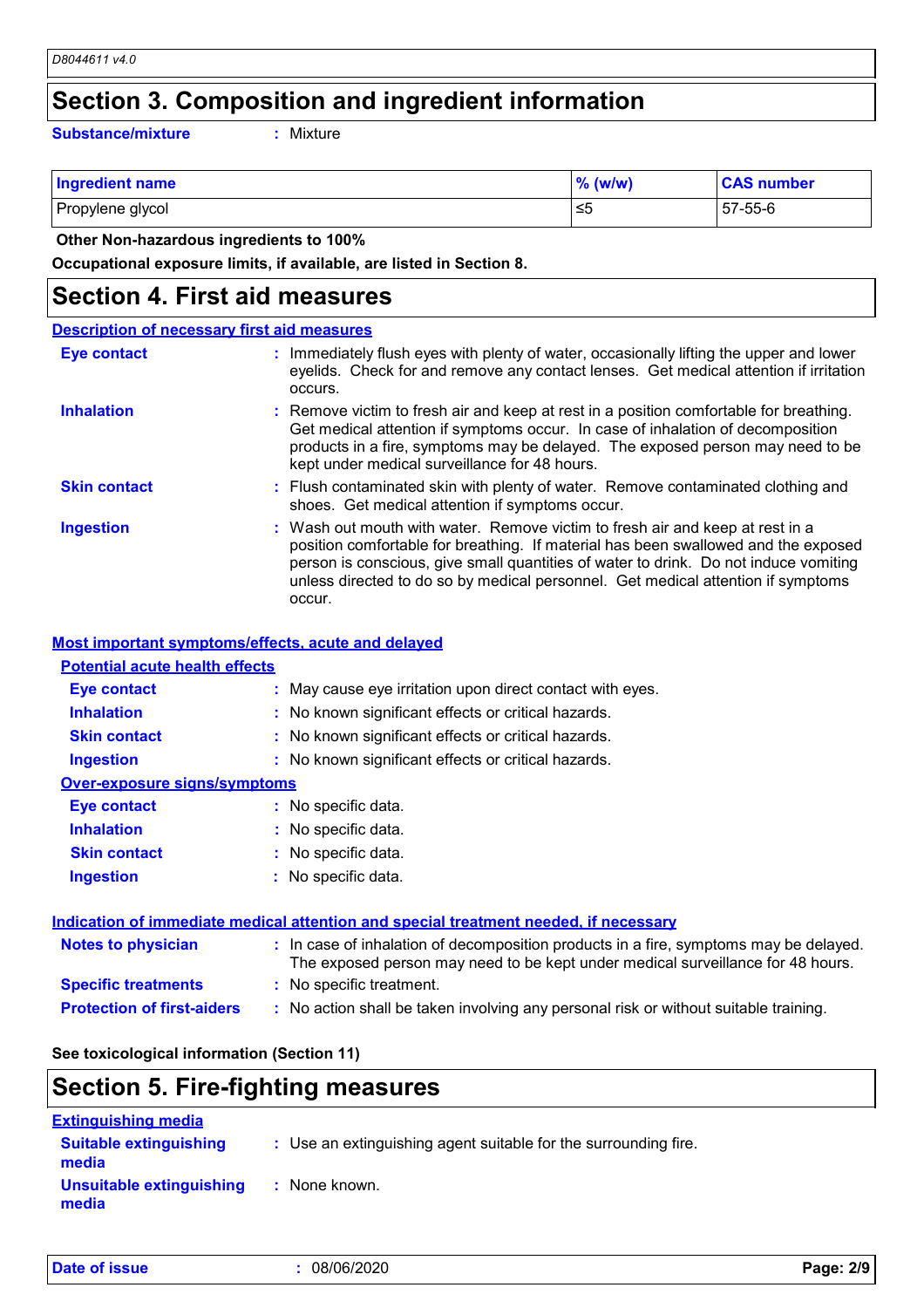## **Section 5. Fire-fighting measures**

| <b>Specific hazards arising</b><br>from the chemical   | : No specific fire or explosion hazard.                                                                                                                                                             |
|--------------------------------------------------------|-----------------------------------------------------------------------------------------------------------------------------------------------------------------------------------------------------|
| <b>Hazardous thermal</b><br>decomposition products     | : No specific data.                                                                                                                                                                                 |
| <b>Special protective actions</b><br>for fire-fighters | : Promptly isolate the scene by removing all persons from the vicinity of the incident if<br>there is a fire. No action shall be taken involving any personal risk or without<br>suitable training. |
| <b>Special protective actions</b><br>for fire-fighters | : Fire-fighters should wear appropriate protective equipment and self-contained<br>breathing apparatus (SCBA) with a full face-piece operated in positive pressure<br>mode.                         |

## **Section 6. Accidental release measures**

|                                                              | <b>Personal precautions, protective equipment and emergency procedures</b>                                                                                                                                                                                                                                                                                                                                                                                                                                                                                                                  |
|--------------------------------------------------------------|---------------------------------------------------------------------------------------------------------------------------------------------------------------------------------------------------------------------------------------------------------------------------------------------------------------------------------------------------------------------------------------------------------------------------------------------------------------------------------------------------------------------------------------------------------------------------------------------|
| For non-emergency<br>personnel                               | : No action shall be taken involving any personal risk or without suitable training.<br>Evacuate surrounding areas. Keep unnecessary and unprotected personnel from<br>entering. Do not touch or walk through spilled material. Put on appropriate<br>personal protective equipment.                                                                                                                                                                                                                                                                                                        |
|                                                              | For emergency responders : If specialized clothing is required to deal with the spillage, take note of any<br>information in Section 8 on suitable and unsuitable materials. See also the<br>information in "For non-emergency personnel".                                                                                                                                                                                                                                                                                                                                                  |
| <b>Environmental precautions</b>                             | : Avoid dispersal of spilled material and runoff and contact with soil, waterways,<br>drains and sewers. Inform the relevant authorities if the product has caused<br>environmental pollution (sewers, waterways, soil or air).                                                                                                                                                                                                                                                                                                                                                             |
| <b>Methods and materials for containment and cleaning up</b> |                                                                                                                                                                                                                                                                                                                                                                                                                                                                                                                                                                                             |
| <b>Small spill</b>                                           | : Stop leak if without risk. Move containers from spill area. Dilute with water and mop<br>up if water-soluble. Alternatively, or if water-insoluble, absorb with an inert dry<br>material and place in an appropriate waste disposal container. Dispose of via a<br>licensed waste disposal contractor.                                                                                                                                                                                                                                                                                    |
| <b>Large spill</b>                                           | : Stop leak if without risk. Move containers from spill area. Prevent entry into sewers,<br>water courses, basements or confined areas. Wash spillages into an effluent<br>treatment plant or proceed as follows. Contain and collect spillage with non-<br>combustible, absorbent material e.g. sand, earth, vermiculite or diatomaceous earth<br>and place in container for disposal according to local regulations (see Section 13).<br>Dispose of via a licensed waste disposal contractor. Note: see Section 1 for<br>emergency contact information and Section 13 for waste disposal. |

**See Section 1 for emergency contact information.**

**See Section 8 for information on appropriate personal protective equipment.**

**See Section 13 for additional waste treatment information.**

## **Section 7. Handling and storage**

### **Precautions for safe handling**

| <b>Protective measures</b>                       | : Put on appropriate personal protective equipment (see Section 8).                                                                                                                                                                                                                                                                                           |
|--------------------------------------------------|---------------------------------------------------------------------------------------------------------------------------------------------------------------------------------------------------------------------------------------------------------------------------------------------------------------------------------------------------------------|
| <b>Advice on general</b><br>occupational hygiene | : Eating, drinking and smoking should be prohibited in areas where this material is<br>handled, stored and processed. Workers should wash hands and face before<br>eating, drinking and smoking. Remove contaminated clothing and protective<br>equipment before entering eating areas. See also Section 8 for additional<br>information on hygiene measures. |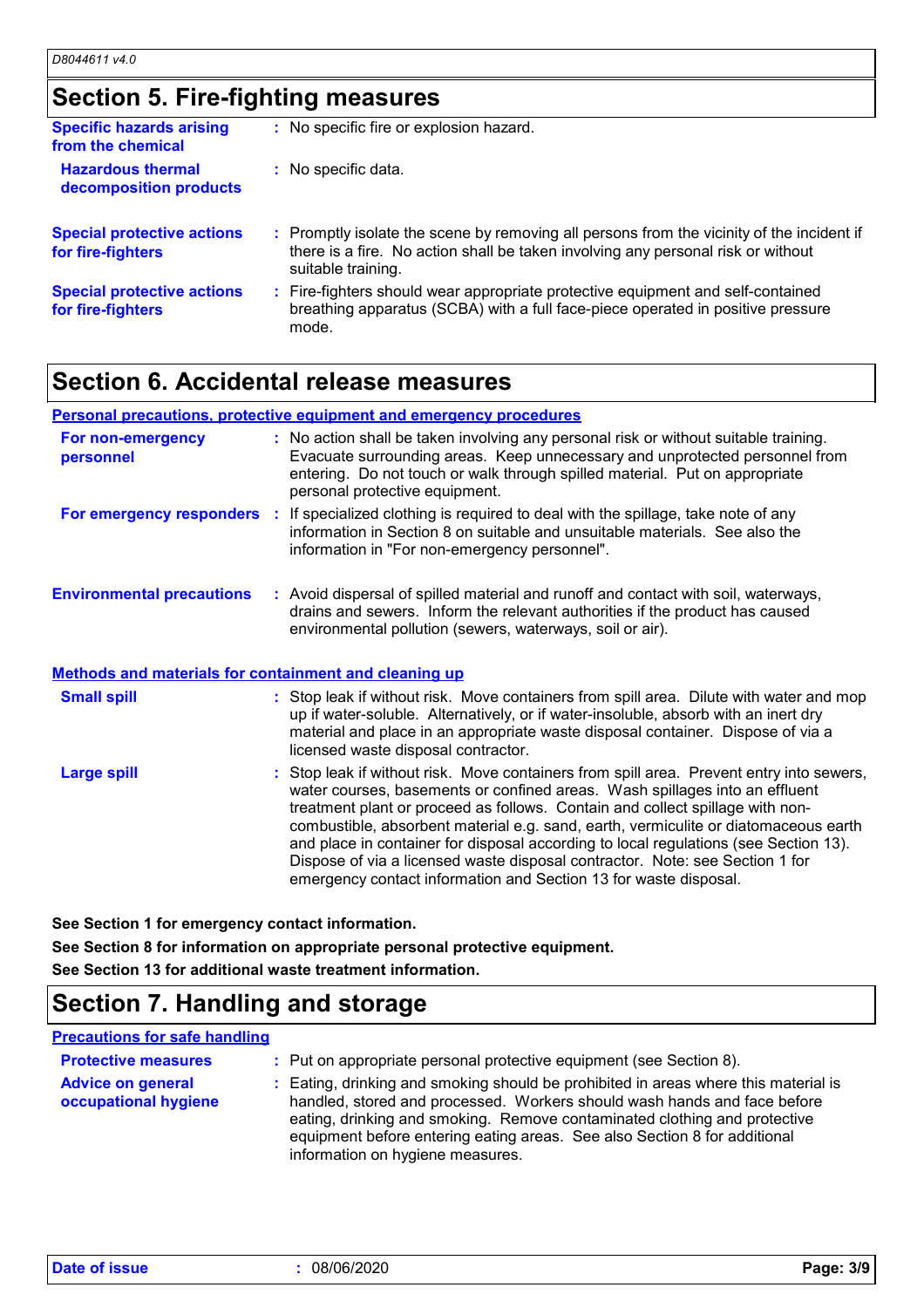## **Section 7. Handling and storage**

**Conditions for safe storage, : Store in accordance with local regulations. Store in original container protected including any incompatibilities** from direct sunlight in a dry, cool and well-ventilated area, away from incompatible materials (see Section 10) and food and drink. Keep container tightly closed and sealed until ready for use. Containers that have been opened must be carefully resealed and kept upright to prevent leakage. Do not store in unlabeled containers. Use appropriate containment to avoid environmental contamination. See Section 10 for incompatible materials before handling or use.

## **Section 8. Exposure controls and personal protection**

#### **Control parameters**

**Australia**

#### **Occupational exposure limits**

| <b>Ingredient name</b> | <b>Exposure limits</b>                                                                                                                                                                                                     |
|------------------------|----------------------------------------------------------------------------------------------------------------------------------------------------------------------------------------------------------------------------|
| Propylene glycol       | Safe Work Australia (Australia, 4/2018).<br>TWA: 10 mg/m <sup>3</sup> 8 hours. Form: Particulate<br>TWA: 150 ppm 8 hours. Form: Vapor and particulates<br>TWA: 474 mg/m <sup>3</sup> 8 hours. Form: Vapor and particulates |

**New Zealand**

**Occupational exposure limits : No exposure standard allocated.**

| Ingredient name  | <b>Exposure limits</b>                                                                                                                                                                                                                   |
|------------------|------------------------------------------------------------------------------------------------------------------------------------------------------------------------------------------------------------------------------------------|
| propane-1,2-diol | NZ HSWA 2015 (New Zealand, 11/2017).<br>WES-TWA: 10 mg/m <sup>3</sup> 8 hours. Form: Particulate<br>WES-TWA: 150 ppm 8 hours. Form: Vapor and<br>particulates<br>WES-TWA: 474 mg/m <sup>3</sup> 8 hours. Form: Vapor and<br>particulates |

| <b>Appropriate engineering</b><br><b>controls</b> | : Good general ventilation should be sufficient to control worker exposure to airborne<br>contaminants. |                                                                                                                                                                                                                                                                                                                                                                                                   |           |
|---------------------------------------------------|---------------------------------------------------------------------------------------------------------|---------------------------------------------------------------------------------------------------------------------------------------------------------------------------------------------------------------------------------------------------------------------------------------------------------------------------------------------------------------------------------------------------|-----------|
| <b>Environmental exposure</b><br><b>controls</b>  |                                                                                                         | : Emissions from ventilation or work process equipment should be checked to ensure<br>they comply with the requirements of environmental protection legislation. In some<br>cases, fume scrubbers, filters or engineering modifications to the process<br>equipment will be necessary to reduce emissions to acceptable levels.                                                                   |           |
| <b>Individual protection measures</b>             |                                                                                                         |                                                                                                                                                                                                                                                                                                                                                                                                   |           |
| <b>Hygiene measures</b>                           |                                                                                                         | : Wash hands, forearms and face thoroughly after handling chemical products, before<br>eating, smoking and using the lavatory and at the end of the working period.<br>Appropriate techniques should be used to remove potentially contaminated clothing.<br>Wash contaminated clothing before reusing. Ensure that eyewash stations and<br>safety showers are close to the workstation location. |           |
| <b>Eye/face protection</b>                        |                                                                                                         | : Safety eyewear complying with an approved standard should be used when a risk<br>assessment indicates this is necessary to avoid exposure to liquid splashes, mists,<br>gases or dusts. If contact is possible, the following protection should be worn,<br>unless the assessment indicates a higher degree of protection: safety glasses with<br>side-shields.                                 |           |
| <b>Skin protection</b>                            |                                                                                                         |                                                                                                                                                                                                                                                                                                                                                                                                   |           |
| <b>Hand protection</b>                            |                                                                                                         | : Chemical-resistant, impervious gloves complying with an approved standard should<br>be worn at all times when handling chemical products if a risk assessment indicates<br>this is necessary.                                                                                                                                                                                                   |           |
| <b>Body protection</b>                            |                                                                                                         | : Personal protective equipment for the body should be selected based on the task<br>being performed and the risks involved and should be approved by a specialist<br>before handling this product.                                                                                                                                                                                               |           |
| <b>Other skin protection</b>                      |                                                                                                         | : Appropriate footwear and any additional skin protection measures should be<br>selected based on the task being performed and the risks involved and should be<br>approved by a specialist before handling this product.                                                                                                                                                                         |           |
| Date of issue                                     |                                                                                                         | : 08/06/2020                                                                                                                                                                                                                                                                                                                                                                                      | Page: 4/9 |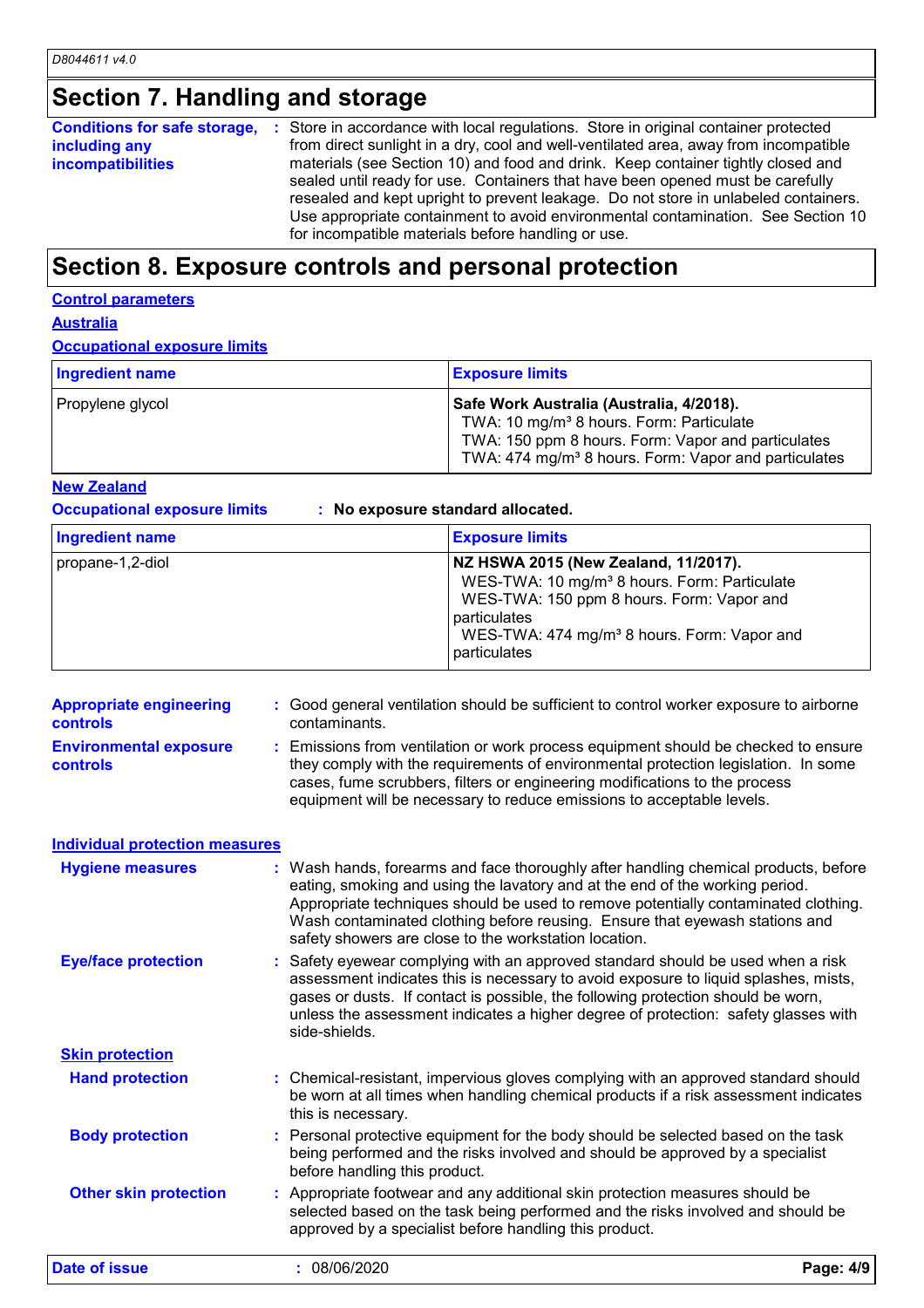## **Section 8. Exposure controls and personal protection**

### **Respiratory protection :**

: Based on the hazard and potential for exposure, select a respirator that meets the appropriate standard or certification. Respirators must be used according to a respiratory protection program to ensure proper fitting, training, and other important aspects of use.

### **Section 9. Physical and chemical properties**

| <b>Appearance</b>                                 |    |                                                                              |
|---------------------------------------------------|----|------------------------------------------------------------------------------|
| <b>Physical state</b>                             |    | $:$ Liquid.                                                                  |
| <b>Color</b>                                      |    | : White.                                                                     |
| Odor                                              |    | Menthol. [Slight]                                                            |
| <b>Odor threshold</b>                             |    | Not available.                                                               |
| pH                                                |    | $: 3.8 \text{ to } 4.2$                                                      |
| <b>Melting point</b>                              |    | : Not available.                                                             |
| <b>Boiling point</b>                              |    | Not available.                                                               |
| <b>Flash point</b>                                |    | Not available.                                                               |
| <b>Evaporation rate</b>                           | ÷. | Not available.                                                               |
| <b>Flammability (solid, gas)</b>                  |    | : Not available.                                                             |
| Lower and upper explosive<br>(flammable) limits   |    | : Not available.                                                             |
| <b>Vapor pressure</b>                             |    | : Not available.                                                             |
| <b>Vapor density</b>                              |    | Not available.                                                               |
| <b>Relative density</b>                           |    | $: 0.98$ to 1.04                                                             |
| <b>Solubility</b>                                 |    | Easily soluble in the following materials: cold water and hot water.         |
| <b>Solubility in water</b>                        |    | : Not available.                                                             |
| <b>Partition coefficient: n-</b><br>octanol/water |    | $:$ Not available.                                                           |
| <b>Auto-ignition temperature</b>                  |    | : Not available.                                                             |
| <b>Decomposition temperature</b>                  |    | : Not available.                                                             |
| <b>Viscosity</b>                                  |    | Dynamic (room temperature): 25000 to 60000 mPa $\cdot$ s (25000 to 60000 cP) |
| Flow time (ISO 2431)                              |    | : Not available.                                                             |

## **Section 10. Stability and reactivity**

| <b>Reactivity</b>                            | : No specific test data related to reactivity available for this product or its ingredients.              |
|----------------------------------------------|-----------------------------------------------------------------------------------------------------------|
| <b>Chemical stability</b>                    | : The product is stable.                                                                                  |
| <b>Possibility of hazardous</b><br>reactions | : Under normal conditions of storage and use, hazardous reactions will not occur.                         |
| <b>Conditions to avoid</b>                   | : No specific data.                                                                                       |
| Incompatible materials                       | : No specific data.                                                                                       |
| <b>Hazardous decomposition</b><br>products   | : Under normal conditions of storage and use, hazardous decomposition products<br>should not be produced. |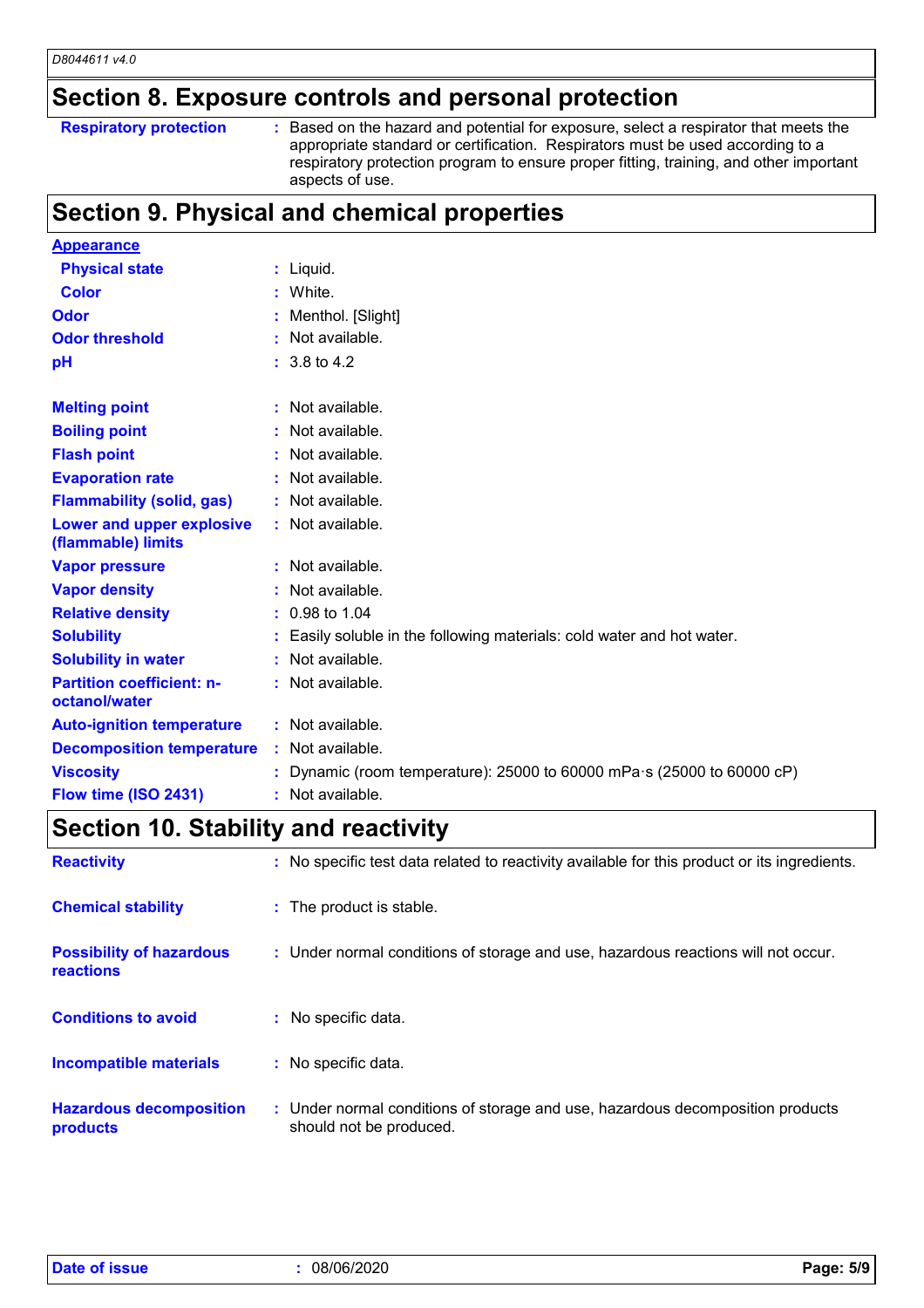## **Section 11. Toxicological information**

### **Information on toxicological effects**

#### **Acute toxicity**

| <b>Product/ingredient name</b> | Result                   | <b>Species</b> | <b>Dose</b>              | <b>Exposure</b> |
|--------------------------------|--------------------------|----------------|--------------------------|-----------------|
| Propylene glycol               | LD50 Dermal<br>LD50 Oral | Rabbit<br>Rat  | 20800 mg/kg<br>$20$ g/kg |                 |

**Conclusion/Summary :** Based on available data, the classification criteria are not met.

### **Irritation/Corrosion**

| <b>Product/ingredient name</b> | <b>Result</b>            | <b>Species</b> | <b>Score</b> | <b>Exposure</b>                            | <b>Observation</b>       |
|--------------------------------|--------------------------|----------------|--------------|--------------------------------------------|--------------------------|
| Propylene glycol               | Eyes - Mild irritant     | Rabbit         |              | 24 hours 500<br>milligrams                 |                          |
|                                | Eyes - Mild irritant     | Rabbit         |              | 100<br>milligrams                          |                          |
|                                | Skin - Moderate irritant | Child          |              | 96 hours 30<br>IPercent<br>Icontinuous     | $\overline{\phantom{a}}$ |
|                                | Skin - Mild irritant     | Human          |              | 168 hours<br>500<br>milligrams             | $\overline{\phantom{0}}$ |
|                                | Skin - Moderate irritant | Human          |              | 72 hours 104<br>milligrams<br>Intermittent | $\overline{\phantom{a}}$ |
|                                | Skin - Mild irritant     | Woman          |              | l96 hours 30<br>IPercent                   | $\overline{\phantom{a}}$ |

#### **Conclusion/Summary**

**Skin :** Based on available data, the classification criteria are not met.

**Eyes Exercise 2.1 EXECUTE:** Based on available data, the classification criteria are not met.

**Respiratory :** Based on available data, the classification criteria are not met.

### **Sensitization**

Not available.

| <b>Conclusion/Summary</b>                               |                                                                     |
|---------------------------------------------------------|---------------------------------------------------------------------|
| <b>Skin</b>                                             | : Based on available data, the classification criteria are not met. |
| <b>Respiratory</b>                                      | : Based on available data, the classification criteria are not met. |
| <b>Mutagenicity</b>                                     |                                                                     |
| Not available.                                          |                                                                     |
| <b>Conclusion/Summary</b>                               | : Based on available data, the classification criteria are not met. |
| <b>Carcinogenicity</b>                                  |                                                                     |
| Not available.                                          |                                                                     |
| <b>Conclusion/Summary</b>                               | : Based on available data, the classification criteria are not met. |
| <b>Reproductive toxicity</b>                            |                                                                     |
| Not available.                                          |                                                                     |
| <b>Conclusion/Summary</b>                               | : Based on available data, the classification criteria are not met. |
| <b>Teratogenicity</b>                                   |                                                                     |
| Not available.                                          |                                                                     |
| <b>Conclusion/Summary</b>                               | : Based on available data, the classification criteria are not met. |
| <b>Specific target organ toxicity (single exposure)</b> |                                                                     |
| Not available.                                          |                                                                     |
| Specific target organ toxicity (repeated exposure)      |                                                                     |

Not available.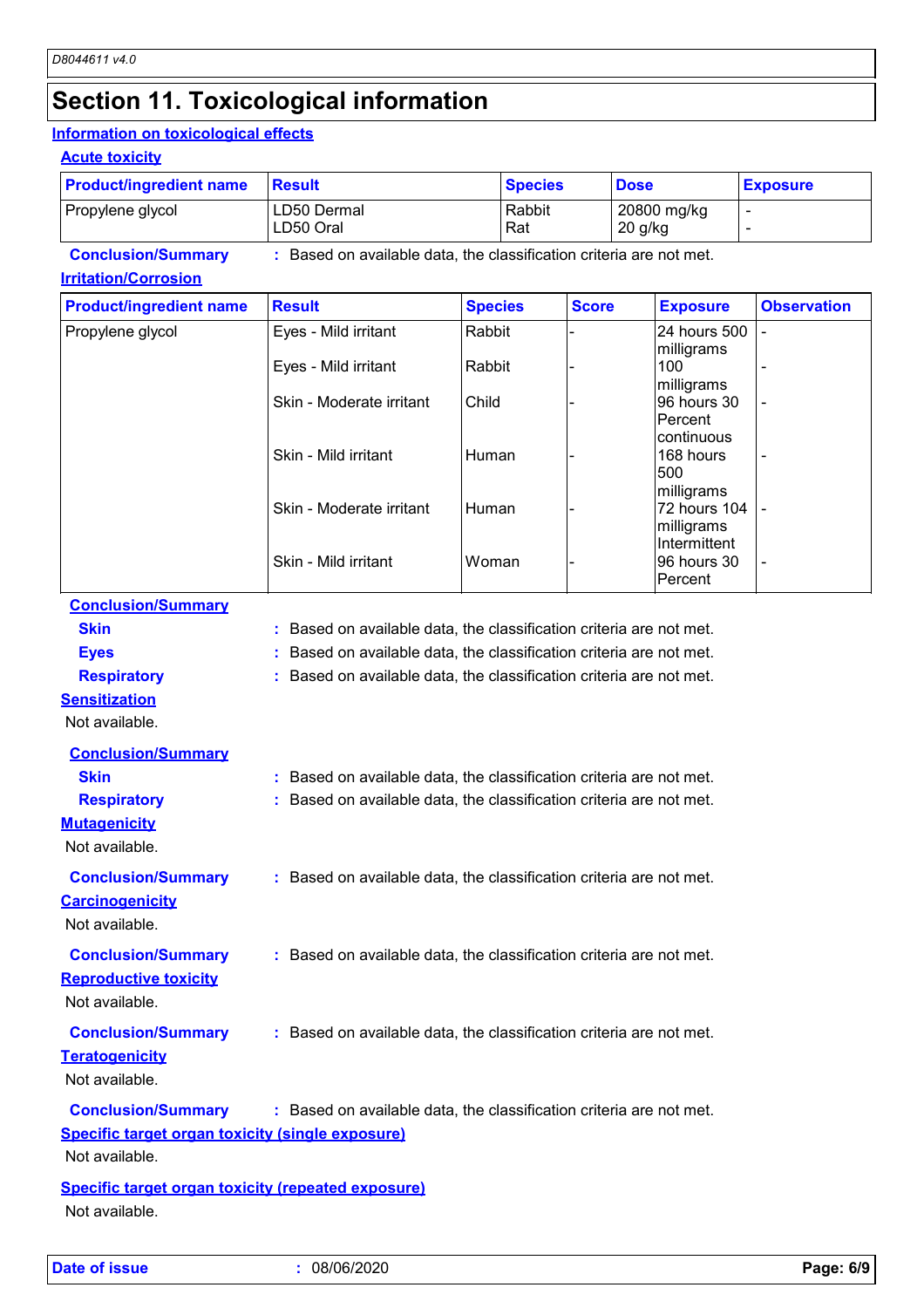## **Section 11. Toxicological information**

### **Aspiration hazard**

Not available.

| <b>Information on the likely</b><br>routes of exposure | : Not available.                                                                         |
|--------------------------------------------------------|------------------------------------------------------------------------------------------|
| <b>Potential acute health effects</b>                  |                                                                                          |
| <b>Eye contact</b>                                     | : May cause eye irritation upon direct contact with eyes.                                |
| <b>Inhalation</b>                                      | : No known significant effects or critical hazards.                                      |
| <b>Skin contact</b>                                    | : No known significant effects or critical hazards.                                      |
| <b>Ingestion</b>                                       | : No known significant effects or critical hazards.                                      |
|                                                        | <b>Symptoms related to the physical, chemical and toxicological characteristics</b>      |
| <b>Eye contact</b>                                     | : No specific data.                                                                      |
| <b>Inhalation</b>                                      | No specific data.                                                                        |
| <b>Skin contact</b>                                    | : No specific data.                                                                      |
| <b>Ingestion</b>                                       | : No specific data.                                                                      |
|                                                        | Delayed and immediate effects and also chronic effects from short and long term exposure |
| <b>Short term exposure</b>                             |                                                                                          |
| <b>Potential immediate</b><br>effects                  | : Not available.                                                                         |
| <b>Potential delayed effects</b>                       | : Not available.                                                                         |
| <b>Long term exposure</b>                              |                                                                                          |
| <b>Potential immediate</b><br>effects                  | : Not available.                                                                         |
| <b>Potential delayed effects</b>                       | : Not available.                                                                         |
| <b>Potential chronic health effects</b>                |                                                                                          |
| Not available.                                         |                                                                                          |
| <b>Conclusion/Summary</b>                              | : Based on available data, the classification criteria are not met.                      |
| <b>General</b>                                         | No known significant effects or critical hazards.                                        |
| <b>Carcinogenicity</b>                                 | : No known significant effects or critical hazards.                                      |
| <b>Mutagenicity</b>                                    | No known significant effects or critical hazards.                                        |
| <b>Teratogenicity</b>                                  | : No known significant effects or critical hazards.                                      |
| <b>Developmental effects</b>                           | : No known significant effects or critical hazards.                                      |
| <b>Fertility effects</b>                               | : No known significant effects or critical hazards.                                      |

### **Numerical measures of toxicity**

**Acute toxicity estimates**

Not available.

# **Section 12. Ecological information**

### **Toxicity**

| <b>Product/ingredient name</b> | <b>Result</b>                       | <b>Species</b>                      | <b>Exposure</b> |
|--------------------------------|-------------------------------------|-------------------------------------|-----------------|
| Propylene glycol               | Acute EC50 >110 ppm Fresh water     | Daphnia - Daphnia magna             | 48 hours        |
|                                | Acute LC50 1020000 µg/l Fresh water | Crustaceans - Ceriodaphnia<br>dubia | 48 hours        |
|                                | Acute LC50 710000 µg/l Fresh water  | Fish - Pimephales promelas          | 96 hours        |
| <b>Date of issue</b>           | 08/06/2020                          |                                     | Page: 7/9       |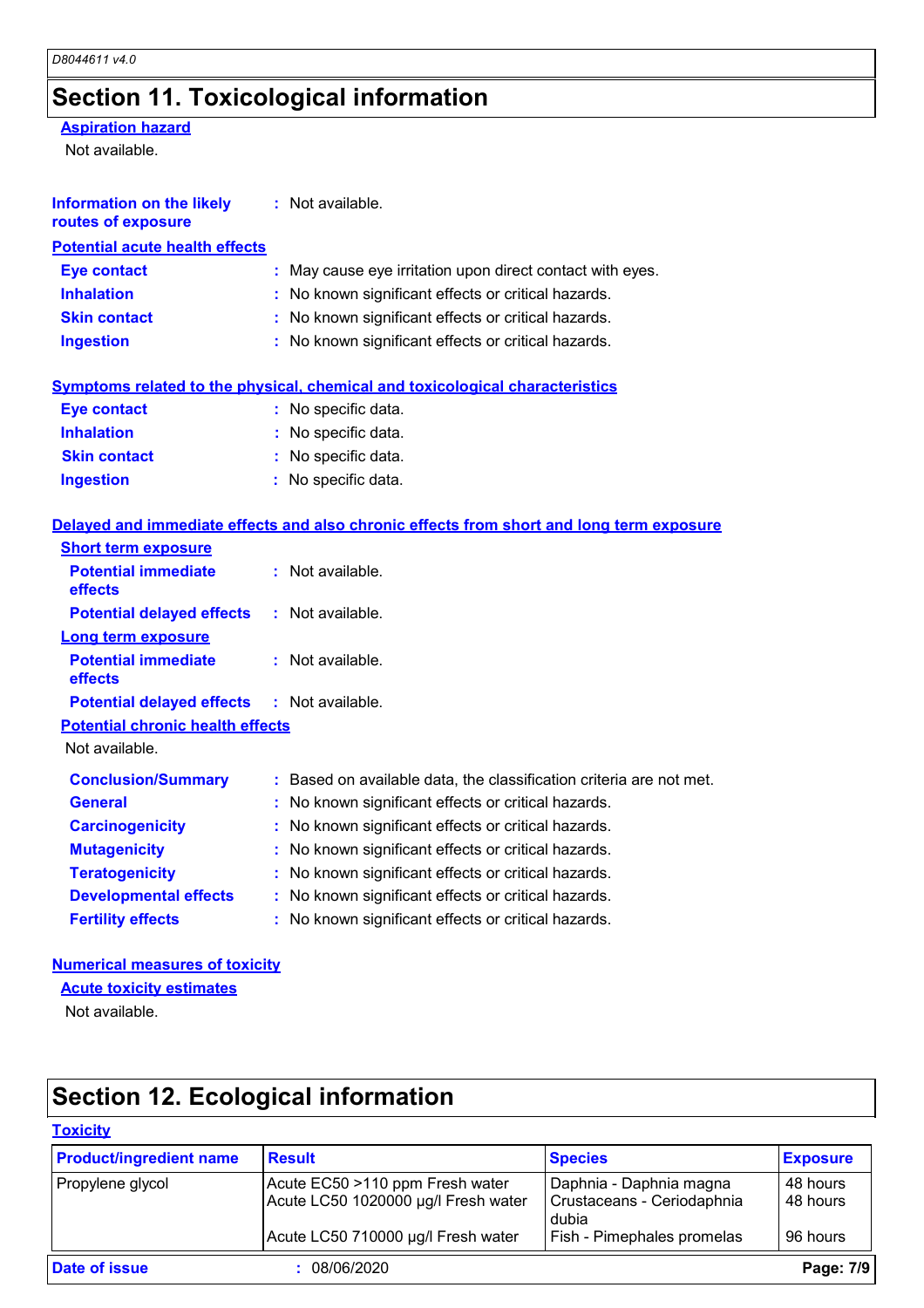## **Section 12. Ecological information**

**Conclusion/Summary :** Based on available data, the classification criteria are not met.

### **Persistence and degradability**

Not available.

#### **Bioaccumulative potential**

| <b>Product/ingredient name</b> | ∣ LoɑP <sub>ow</sub> | ov. | <b>Potential</b> |
|--------------------------------|----------------------|-----|------------------|
| Propylene glycol               | .07                  |     | low              |

### **Mobility in soil**

| <b>Soil/water partition</b> | : Not available. |
|-----------------------------|------------------|
| <b>coefficient (Koc)</b>    |                  |

**Other adverse effects** : No known significant effects or critical hazards.

## **Section 13. Disposal considerations**

| <b>Disposal methods</b> | : The generation of waste should be avoided or minimized wherever possible.<br>Disposal of this product, solutions and any by-products should at all times comply<br>with the requirements of environmental protection and waste disposal legislation<br>and any regional local authority requirements. Dispose of surplus and non-<br>recyclable products via a licensed waste disposal contractor. Waste should not be<br>disposed of untreated to the sewer unless fully compliant with the requirements of<br>all authorities with jurisdiction. Waste packaging should be recycled. Incineration or<br>landfill should only be considered when recycling is not feasible. This material and<br>its container must be disposed of in a safe way. Empty containers or liners may |
|-------------------------|-------------------------------------------------------------------------------------------------------------------------------------------------------------------------------------------------------------------------------------------------------------------------------------------------------------------------------------------------------------------------------------------------------------------------------------------------------------------------------------------------------------------------------------------------------------------------------------------------------------------------------------------------------------------------------------------------------------------------------------------------------------------------------------|
|                         | retain some product residues. Avoid dispersal of spilled material and runoff and<br>contact with soil, waterways, drains and sewers.                                                                                                                                                                                                                                                                                                                                                                                                                                                                                                                                                                                                                                                |

## **Section 14. Transport information**

|                                      | <b>ADG</b>               | <b>ADR/RID</b> | <b>IMDG</b>              | <b>IATA</b>    |
|--------------------------------------|--------------------------|----------------|--------------------------|----------------|
| <b>UN number</b>                     | Not regulated.           | Not regulated. | Not regulated.           | Not regulated. |
| <b>UN proper</b><br>shipping name    | $\qquad \qquad$          |                |                          |                |
| <b>Transport hazard</b><br>class(es) |                          |                | $\overline{\phantom{0}}$ |                |
| <b>Packing group</b>                 | $\overline{\phantom{a}}$ |                |                          |                |
| <b>Environmental</b><br>hazards      | No.                      | No.            | No.                      | No.            |

**Special precautions for user Transport within user's premises:** always transport in closed containers that are **:** upright and secure. Ensure that persons transporting the product know what to do in the event of an accident or spillage.

**Transport in bulk according to Annex II of MARPOL and the IBC Code :** Not available.